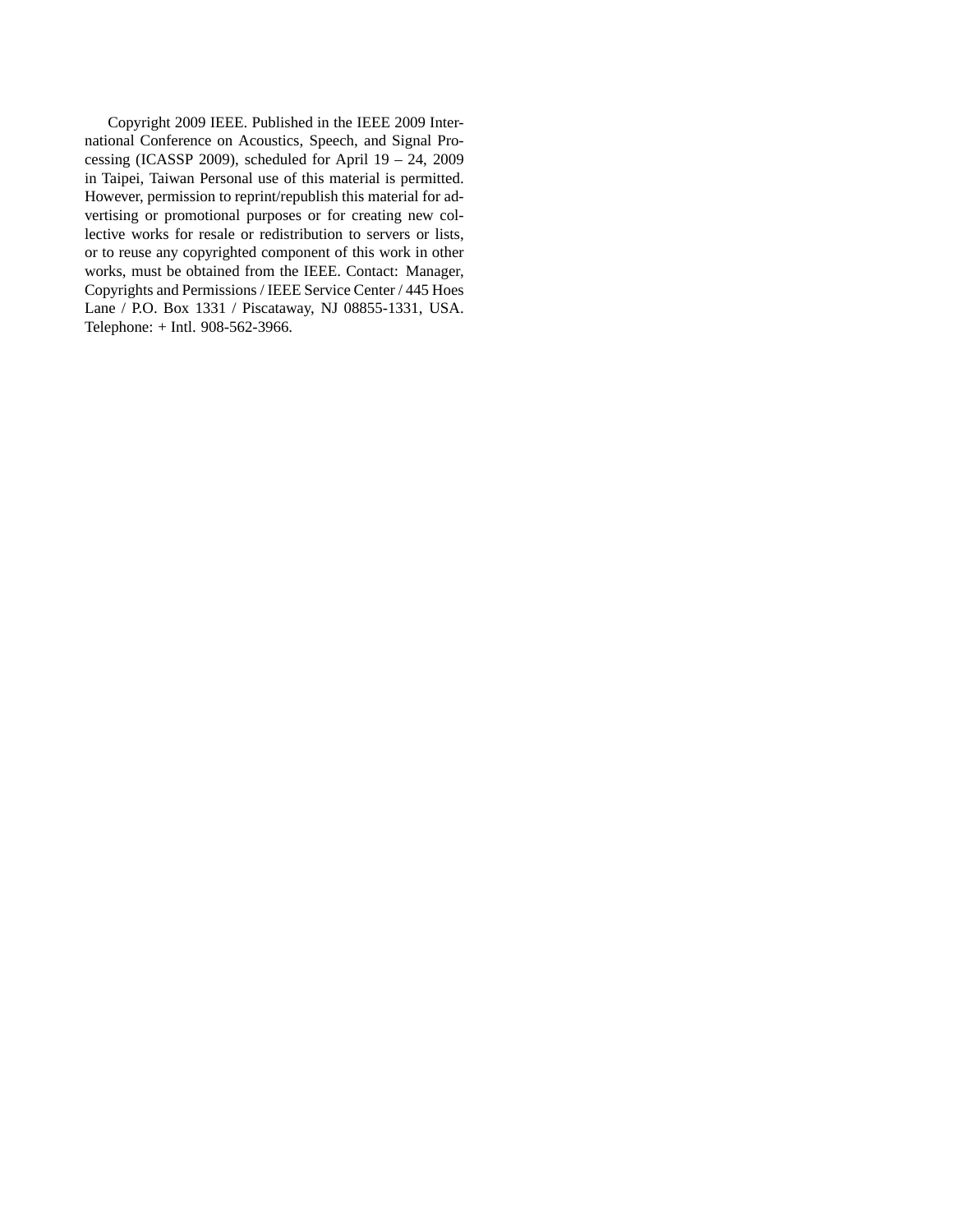# **FAST DEPENDENT COMPONENTS FOR FMRI ANALYSIS**

*Eerika Savia, Arto Klami, Samuel Kaski*

Helsinki University of Technology Department of Information and Computer Science P.O. Box 5400, FI-02015 TKK, Finland

## **ABSTRACT**

Canonical correlation analysis (CCA) can be used to find correlating projections of two data sets with co-occurring samples. Instead of correlation, we would typically want to find more general dependencies, measured by mutual information. Variants of CCA based on non-parametric estimation of mutual information have been proposed previously; they outperform traditional CCA for non-Gaussian data but require infeasible amounts of computation for already quite modest sample sizes. We introduce a novel variant that uses a semiparametric estimate leading to a considerably faster algorithm, and apply the method on searching for statistical dependencies between multi-sensory stimuli and functional magnetic resonance imaging (fMRI) of brain activity.

*Index Terms***—** Canonical correlation, component models, fMRI, mixture model, mutual information

#### **1. INTRODUCTION**

In fMRI analysis of brain signals related to natural stimulation, both the brain signals and the stimuli are very complex and difficult to analyze. Both contain variation that is not interesting to the analyst. The interesting aspects are the dependencies between the two data sets, and hence the analysis should be focused on those. The same setup of searching for statistical dependencies between data sets of co-occurring samples recurs in many applications.

A classical approach to searching for dependencies is to project the data sets onto lower-dimensional subspaces, in which it is easier to estimate dependencies than in the original high-dimensional spaces. When a projection is optimized to maximize dependency, it discards variation that is not present in the other data set, while keeping the shared variation.

The task of finding maximally correlating projections between two data sets can be solved by a classical method called canonical correlation analysis (CCA) [1]. The method is fast and robust, but for many applications correlation is too simple a measure; it only measures linear dependency.

Replacing correlation with mutual information makes discovery of more general types of dependency possible. However, mutual information cannot be computed as easily as correlation, and we need to resort to approximations. One option is to empirically estimate the probability density in the projection space, and estimate mutual information based on the density estimate. In [2, 3], methods based on non-parametric Parzen-kernel estimates have been used. We call these methods dependent component analysis (DeCA).

The Parzen estimates are consistent and accurate, but computationally demanding for large data sets. Replacing the non-parametric density estimates with semiparametric estimates should give comparable results while being scalable. We introduce a novel algorithm that uses a mixture of Gaussians to estimate the density in the projection space. An analogous method has been shown to improve efficiency in a related task of discriminant analysis [4].

We applied the novel DeCA-variant to the task of finding dependencies between measured brain activity and multisensory stimuli. Following an earlier application of CCA to the same task [5], we used a two-step approach: First, spatially independent patterns of brain activity were extracted from fMRI data with independent component analysis (ICA) [6]. In the second step the new DeCA-variant was used to find dependencies between the brain patterns and the stimuli.

## **2. METHOD**

The task in DeCA is to find linear projections of two data sets, X and Y, so that the mutual information between the projections  $\mathbf{s}_x = \mathbf{w}_x^T \mathbf{X}$  and  $\mathbf{s}_y = \mathbf{w}_y^T \mathbf{Y}$  is maximized. The objective is thus to maximize

$$
I(s_x, s_y) = \int\int p(s_x, s_y) \log \frac{p(s_x, s_y)}{p(s_x)p(s_y)} ds_x ds_y \qquad (1)
$$

with respect to linear transformations  $w_x$  and  $w_y$ . Here  $s_x$ and  $s_y$  are the random variables  $s_x = \mathbf{w}_x^T \mathbf{x}$  and  $s_y = \mathbf{w}_y^T \mathbf{y}$ ,

The authors belong to Adaptive Informatics Research Centre, a CoE of the Academy of Finland, and Helsinki Institute for Information Technology HIIT. We thank Riitta Hari, Sanna Malinen and Yevhen Hlushchuk (Advanced Magnetic Imaging Centre and and Brain Research Unit, Low Temperature Laboratory, Helsinki University of Technology) for collaboration in the original fMRI study and providing us invaluable help in interpreting the findings from the neuroscientific point of view in the earlier study involving this data. This work was supported by the PASCAL2 NoE of the EC.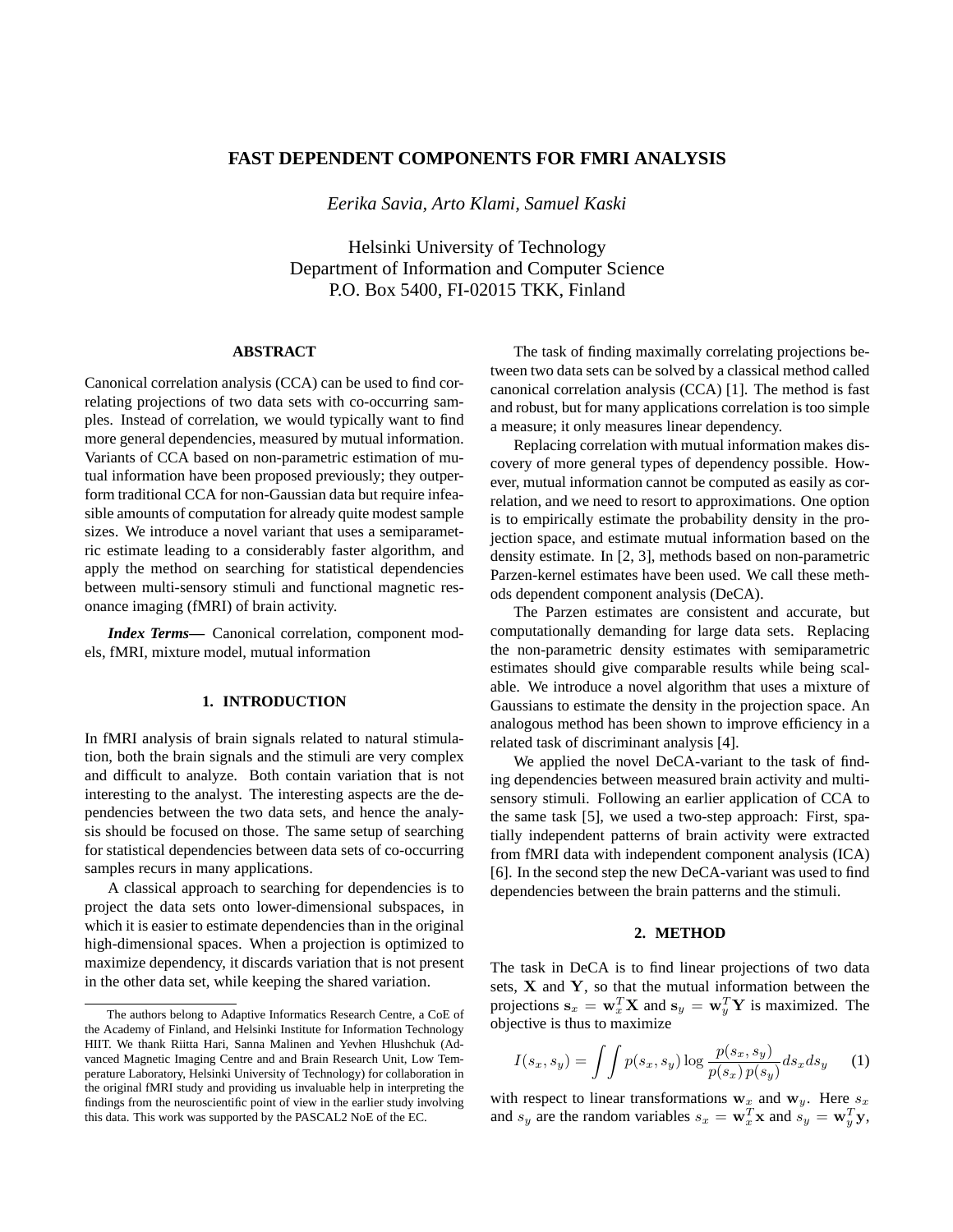and x and y are random vectors corresponding to data sets X and Y. Mutual information has, however, two severe difficulties as a cost function: It requires knowledge of the joint probability density  $p(s_x, s_y)$ , and it involves an integral over the whole projection space. As a practical solution, we used a mixture of Gaussians-based density estimate  $\hat{p}(s_x, s_y)$ , and estimated the integral as an average over the observations. That is, we maximized the objective function

$$
\hat{I}(s_x, s_y) = \frac{1}{N} \sum_{i=1}^{N} \frac{\hat{p}(s_x^i, s_y^i)}{\hat{p}(s_x^i)\,\hat{p}(s_y^i)},
$$
\n(2)

where  $N$  is the number of observations.

In earlier works,  $\hat{p}(s_x, s_y)$  has typically been a Parzen estimate, which is non-parametric. Hence, optimizing the cost of Eq. (2) has been straightforward; derive the gradient of the cost and use any standard optimization method to find a local optimum. Here, we consider parametric estimates of the form

$$
\hat{p}(s_x, s_y) = \sum_{k=1}^{K} \pi_k \mathcal{N}([s_x; s_y] | \boldsymbol{\mu}_k, \boldsymbol{\Sigma}_k),
$$
 (3)

where  $\mathcal{N}(\mathbf{x} | \boldsymbol{\mu}, \boldsymbol{\Sigma})$  denotes the normal distribution with mean  $\mu$  and covariance matrix  $\Sigma$  evaluated at x. The  $\pi_k$  represent the probabilities of the  $K$  mixture components. This estimate has a set of parameters Θ that need to be learned,  $\mathbf{\Theta} = {\{\pi_k, \boldsymbol{\mu}_k, \boldsymbol{\Sigma}_k\}}_{k=1}^K$ . Hence, straightforward optimization with respect to  $w_x$  and  $w_y$  is not possible.

We propose an alternating algorithm following the work in [4]. Starting with some initial projections, we learn a mixture of Gaussians in the projection space using the expectation maximization (EM) algorithm. After learning the density estimate, we optimize the projections  $w_x$  and  $w_y$ . The algorithm then proceeds by alternating these two steps.

With a mixture of Gaussians density estimate, the objective function Eq. (2) can be easily differentiated, and we can use gradient-based methods to learn the projections. We used a conjugate gradient method, with the number of iterations equal to the dimensionality of the parameter space. The density estimate was always optimized until convergence of the EM algorithm.

We optimized the components one at a time because density estimation in high-dimensional spaces is very difficult. By using one-dimensional projections we can estimate the joint density  $p(s_x, s_y)$  in a two-dimensional space, which can be done accurately enough already with a reasonably small data sets.

After finding the first component, we can proceed to search for the next maximally dependent component with the following constraint: The projections on the consecutive components should be independent of the projections on the previous components, in both the  $X$ - and  $Y$ -spaces. In practice, searching for a component that maximizes dependency with the other data set while minimizing dependency with



**Fig. 1**. Running times of non-parametric DeCA (o) and mixture of 20 Gaussians DeCA (\*) in seconds as a function of the number of data samples.

the earlier component(s) is difficult. We used an approximation, where instead of full independency, we required the components to be uncorrelated with the earlier projections, analogously to how successive CCA components are defined. This can be satisfied with a simple deflation procedure, as follows. After extracting a component  $w_x$ , we transformed the data by

$$
\bar{\mathbf{X}} = \mathbf{X} \left( \mathbf{I} - \frac{1}{\mathbf{w}_x^T \mathbf{X} \mathbf{X}^T \mathbf{w}_x} \mathbf{X}^T \mathbf{w}_x \mathbf{w}_x^T \mathbf{X} \right) \tag{4}
$$

(and analogously for  $Y$ ), and searched for the next component by applying the algorithm to  $\bar{\mathbf{X}}$  and  $\bar{\mathbf{Y}}$ . The procedure can be continued up to the minimum of the  $X$ - and  $Y$ -space dimensionalities, or until there are no significant dependencies left between  $\bar{X}$  and  $\bar{Y}$ .

#### **3. TECHNICAL VALIDATION**

The main advantage of the proposed method, compared to earlier DeCA methods, is in the computational speed. The Parzen estimate used in the earlier works has a computational complexity of  $\mathcal{O}(N^2)$ , and each iteration of a gradientbased optimization algorithm requires evaluating the densities again. A mixture model with  $K$  mixture densities has, however, only a complexity of  $\mathcal{O}(NK)$  for evaluating the density or the gradient with respect to the projections. We show in Fig. 1 the computation times as a function of data size, N. We also demonstrate the functionality of the DeCA variants compared to CCA on an artificial data set. The data consisted of 10-dimensional data X and 7-dimensional data Y of 1000 samples, each dimension being uniform random noise except in one of the dimensions, where there was a clear dependency between  $X$  and  $Y$ , as shown in panel (a) of Fig. 2. CCA could not find such non-linear dependency, whereas both DeCA variants worked correctly.

### **4. APPLICATION TO FMRI ANALYSIS**

Natural stimuli are increasingly used in fMRI studies to imitate real-life situations. Consequently, it is no longer feasible to assume single features of the experimental design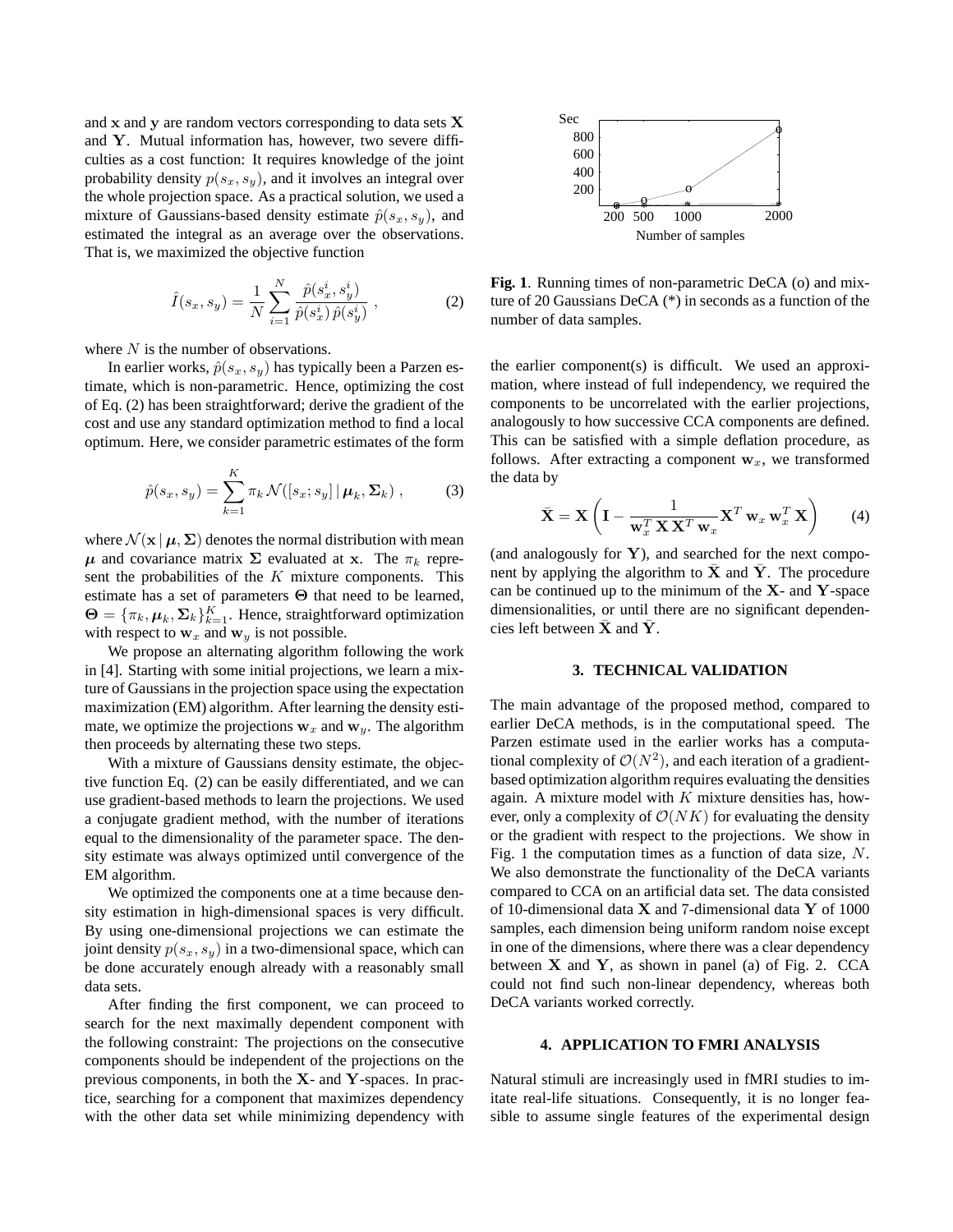

**Fig. 2**. **(a)** Shows a dependent but uncorrelated subspace of the toy data. The CCA projection **(b)** completely missed the dependency, whereas DeCA found the true projections. **(c)** shows the result of the new mixture-based variant, but the non-parametric variant produced an indistinguishable solution. In both figures  $x$ -axis represents the projection of data set  $X$  and y-axis the projection of data set  $Y$ .

alone to account for the measured brain activity. Instead, relevant combinations of stimulus features could explain the more complex brain activation patterns.

We have earlier proposed a two-step approach [5, 7], where ICA was first used to identify spatially independent brain patterns. As the second step, temporal dependencies between stimuli and the brain patterns were detected using CCA or some CCA-variant, like DeCA. The idea is to look for dependencies between combinations of stimulus features and the corresponding combinations of brain patterns.

This framework has been studied in two earlier papers, [5] and [7], one of which used non-parametric version of DeCA [2] and the other CCA for the dependency exploration step. We applied the new DeCA-variant to the data from study [5] where the fMRI measurements originally come from [8]. The preprocessed stimulus data and the result of ICA for the fMRI data (1932 data points) were taken from the earlier study without any modifications.

The original stimulation sequence consisted of 7 different stimuli: one tactile stimulus, 3 visual stimuli containing hands, faces or buildings, and 3 audio stimuli consisting of either tone pips, a voice reading about history, or a voice giving guitar fingering instructions. In [5], the original features of the stimuli were augmented with six features, extracted from the spectrogram of the actual auditory stimuli. The 13 stimulus time courses were quite far from being normally distributed, justifying the need for DeCA that does not make an implicit global normality assumption like CCA. Performing these experiments using non-parametric DeCA, on the other hand, would have been computationally infeasible.

### **5. EXPERIMENTS**

We initialized the projection vectors  $w_x$  and  $w_y$  to the first PCA-components of the data sets  $X$  and  $Y$ , and initialized the mixture estimate in the projection space as follows. The initial values of means  $\mu_k$  and mixture probabilities  $\pi_k$  were determined by k-means separately in each projection space,

by using the centroids as initial means of the mixture components and the proportions of cluster sizes as  $\pi_k$ . The initial covariance matrix  $\Sigma_k$  of each mixture component was set to a diagonal matrix diag  $(\sigma_x^2, \sigma_y^2)$  containing the variances of the initial projections  $s_x$  and  $s_y$ . Finally, the number of mixture components was initially set to 5, but if a mixture component was left empty during an EM-iteration, it was removed. The full algorithm was run for 10 iterations.

A critical issue in analyzing small data sets is to avoid overfitting. Already classical CCA suffers severely from overfitting with small enough data (see e.g. [10] for a demonstration and solution for classical CCA using Bayesian learning), which shows as spurious canonical correlations. Here we assessed the quality of the results by bootstrapping. DeCA (like CCA) identifies the components only up to a sign, and to average over a set of components obtained from the bootstrap replicates requires choosing the signs to match each other. Here, we solved the unidentifiability issue of the components by matching the signs of the bootstrapped projections with an algorithm resembling a one-component k-means (details omitted due to lack of space).

The statistical significance was tested with Wilcoxon signed rank test compared to zero factor loadings. We used the p-value threshold 0.01, corrected for multiple testing with Bonferroni correction.

### **6. RESULTS**

We were able to distinguish 8 individual significant DeCA components, which show clear discriminative patterns, and they can be roughly described as follows: Component 1 discriminates sound related features from other senses, especially from tactile stimulus. Component 2 discriminates tone pips and the related auditory features from speech. Component 3 discriminates between the two different speech features, *history* and *instruction*. Components 4–6 each represent one of the visual features *buildings*, *faces* and *hands*. Component 7 discriminates between two auditory features, *skewness* and *mean*. Component 8 represents the auditory feature *amplitude*. In Fig. 3, we show the factor loadings<sup>1</sup> of components 1–3, *i*.e., the correlations between the DeCA component and each of the original feature dimensions.

The main difference between results of DeCA and CCA was that DeCA was able to find more components. Some of the found DeCA components had counterparts in the CCA results (DeCA components 1,2 and 4). But there were also new ones; *e*.g. DeCA components 3, 7 and 8 discriminate fine differences between auditory signals, which could not be consistently distinguished with CCA.

 $<sup>1</sup>$ An alternative would have been to study the projection vectors directly,</sup> but when there are within-dataset-correlations between the dimensions, the projection vectors might be misleading.